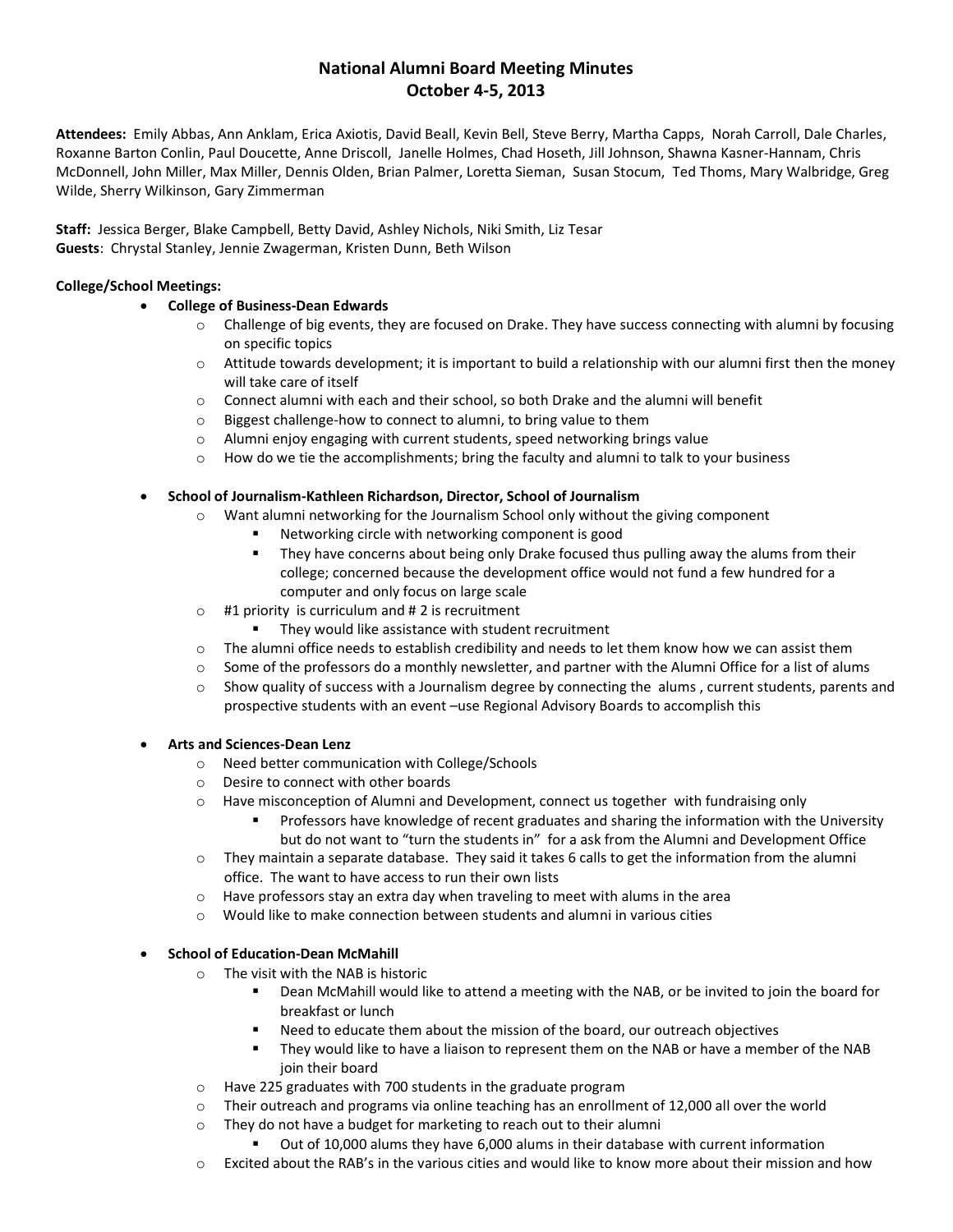To utilize them

- o Make the faculty the centerpiece of an event
- **Law School-Dean Vestal**
	- o The NAB joined the Board of Counselors meeting; topic was how to engage law grads in selling the Drake Law School program to increase funds for law school scholarships
	- o They are seeing drops nationwide in law school applications
	- $\circ$  Creating a strategic plan; looking at how to move alumni forward as ambassadors to up their enrollment in the laws school
- **Pharmacy and Health Sciences –Dean Duncan**
	- o Receptive but holding their board meeting at this time
	- $\circ$  Recurring theme was respect for the Pharmacy profession and a strategic plan for the pharmacy school
	- o NAB comment: We need to meet them where they are, NAC are more professionally based

# **College/School Action items**

- Regular meetings with college/schools
	- o Topical: need searchable data bases
	- o Events using professors as presenters
	- o Outreach, do an event in larger city in connection with a performance
- Alumni career advice to current students
- Student recruitment
- Alumni Contacts (direct access or via Office of Alumni Relations process)
- Make Office of Alumni Relations (OAR) expertise on outreach and events and make available to college & schools
	- o Create platform to engage alumni
- Have National Alumni Board liaisons for each college/school
	- Define relationships with various boards and push out information regarding events, initiatives and recognition
- Invite faculty to regional events
- Do a networking event to build relationship with various college/school boards

#### **Career Development: Jennie Zwagerman, Law School**

- Offer services to students as well as alumni for personal services and online services, called Simplicity
- Work with 400 + students/year plus alumni
- Offer career counseling services
	- o Online system last year had over 400 personal appointments with student & alumni
- Have online job board that all alumni have access to
- Great connection with alumni
	- o Use alums for panels & education seminars
	- o Alums have an affinity connection with their school
	- o Offer mentoring program pairing alumni & students
	- $\circ$  Started city groups, hold an event with student/alumni with only 2-3 week turnaround
	- o Online job board
- Offer legal base seminars; how to open and run your own business
- They maintain a distance from the Development Office; don't want to be associated with money. They want to build a long term personal relationship starting with students and continue on in relationship with alums
- Starting October 15 each first student must participate in a small group session and have an individual meeting with one of the career personal either, Carol or Jennie by March 15. Good way to get to know then and their goals from 1st year of school thus being a good resource
- Communication with alums is a challenge
	- $\circ$  Required to do a 9 month employment rate after graduation so have good communication after graduation
	- o They send a congratulations note after they pass the bar
	- o Have data on 1,000 alums since started Simplicity system
	- o Willing to meet with alums per their schedule, they are the client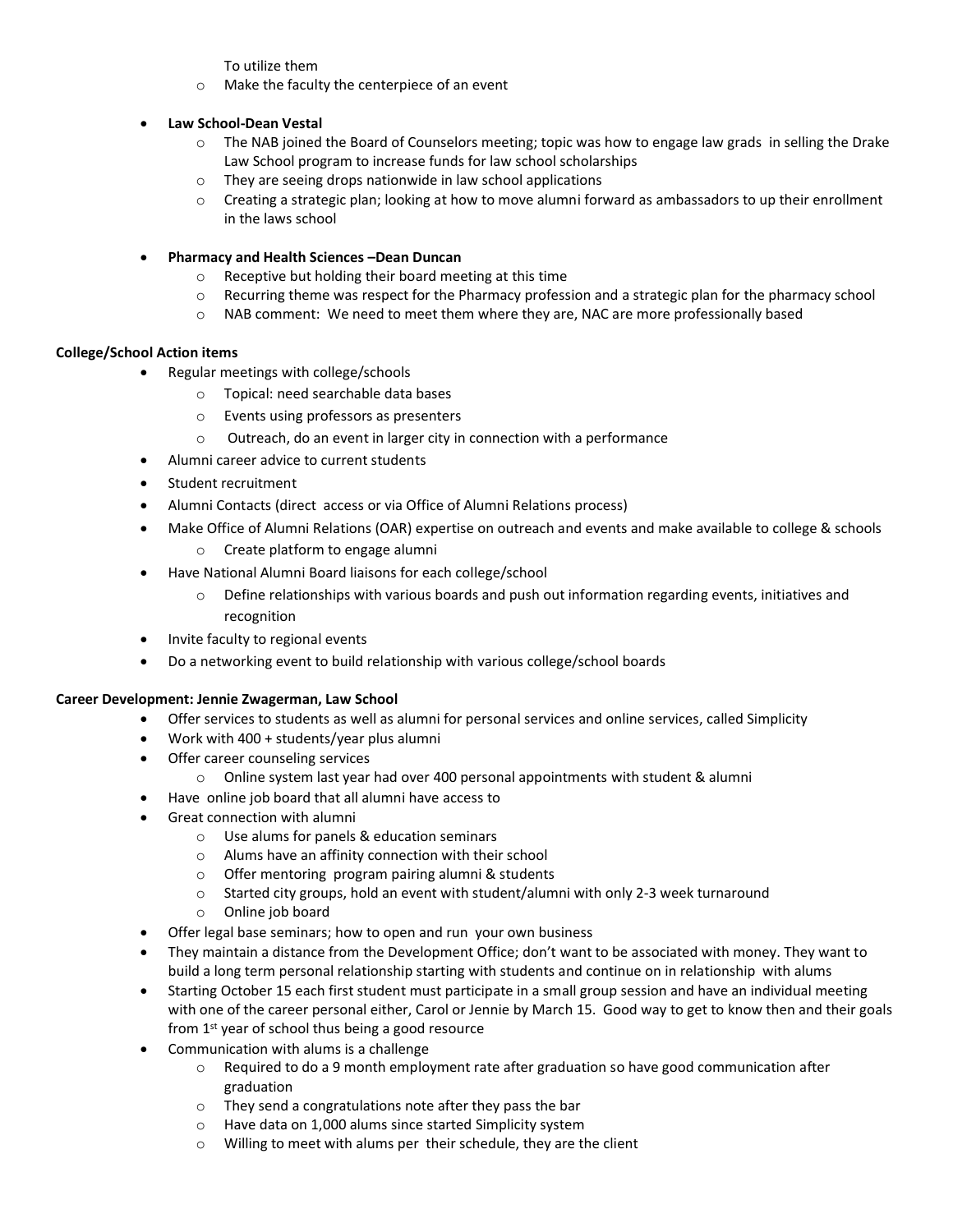#### **Professional & Career Development: Chrystal Stanley**

- Career path starts the day the student steps on campus, focus on career development
	- o Offer 4 career events per year, plus specialized fairs
	- $\circ$  Last year had 120 businesses on campus with over 800 students for the career fair
	- o Provide portfolio reviews
	- o Visit with students in classroom setting for effective engagement
	- $\circ$  Have 3 individuals with P & C Kelli Pitts, Annette Watson and Chrystal, part time
	- $\circ$  Use Simplicity System, Career Blueprint-all alums have access to this and can post jobs on this system and students also have access to this site
	- o Offer networking opportunities
	- o Provide mock interviews and assistance with their resume
	- $\circ$  Offer same services to alums that is offered to the students, resumes and cover letter
	- o Are researching local companies to provide assistance with career planning for local alums
	- o Alums do presentations on campus
	- o Have 98.7% accomplishment rate for 2012; individuals working in their desired career
	- o Ask students in April what their plans are for summer and fall with 500 responses
		- 12 % of students do internship in their  $1<sup>st</sup>$  year
		- In senior year 77 % have completed an internship
		- Track Company, job, supervisor and location and ask for feedback
	- o Touch point with 1,500 students and alums last year
	- $\circ$  Fill out survey at graduation, then follow up 6-7 months out to get new contact information
	- o Keep data on alums who come to campus to help with an event

#### **Marketing and Communication:**

- Developing new concept for the remainder of the campaign
- Separate concept for Drake University

#### **Student/Alumni Committee: Emily Abbas**

- Allow students to keep their Drake emails and forward their emails to a new/personal account
- Send the recent focus group and survey information to new board members
- Need to pull a list of new people in town and share with the RAB's (mostly focus on this in the months right after graduation
- Send an email to seniors a month or so before graduation with a link to the website with all of our Facebook groups and FAB contact info
- Make sure SAA students know they can use the Alumni office to help them connect with alumni in certain cities for jobs or networking
- Send an email to the Student Alumni Association members with NAB's pictorial directory with social media info included
	- o Over 200 members
	- o Shared various events of the student association and information regarding philanthropy week held in the fall and again in February

Shared Traditions book which is given out senior year and the bucket list given to the freshman

- Move DU Good Day to fall break so the students can participate
- January 30 is the student networking event in Des Moines

#### **Alumni Programming Committee: Gary Zimmerman**

- Discussion of existing programming:
	- o The three principal events are Drake Me Out to the Ballgame, Game Watch and DU Good Day.
	- o We are responsible for two out of the above three events.
- Drake Me Out comments
	- o Events were very successful at all locations where held last year Must let RAB be flexible in deciding what the actual event is  $-$  (in Omaha it is a soccer game)
	- $\circ$  In larger cities where a professional baseball game is involved cost does not seem to be a limiting factor-people like to go to a baseball game
	- o this event is our spring event May, June, July, August next meeting we want to update, if necessary the materials in the Regional Advisory Handbook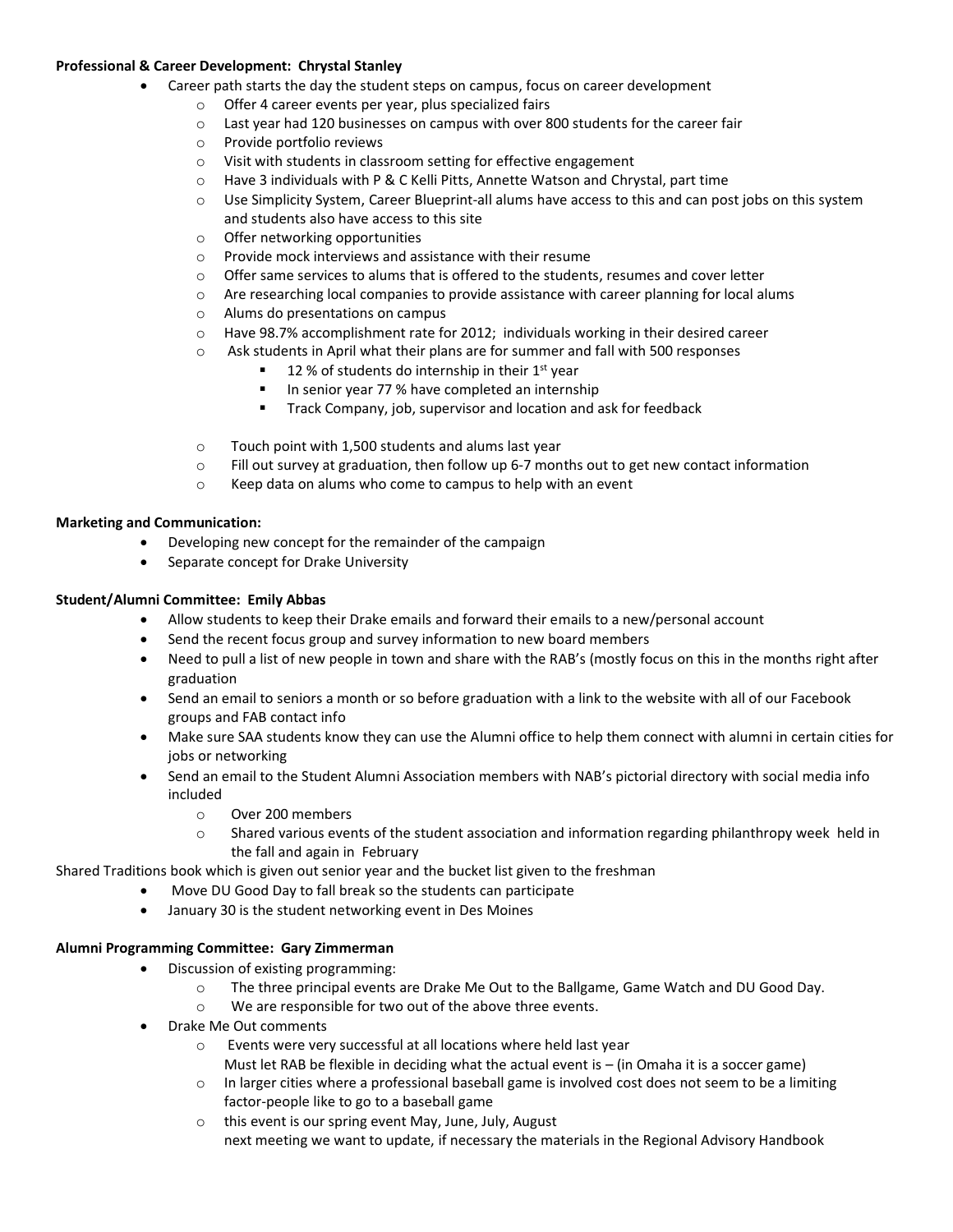- National Game Watch comments:
	- o December, January, February (even March) event
	- o again different things to different regions
	- $\circ$  discussion of Drake adding Loyola to the conference which should turn the Chicago event in to a "live" event
	- $\circ$  Key meeting will be the November RAB meeting in Chicago. At that time maybe we will know when Drake is scheduled to play in Chicago
	- o Should there be two separate National Game Day Watch inserts in the Regional Advisory Handbook? One for a live event and one for watching on tv at a bar/someone's home? Discuss in February.
- Decided that a Theater Event (Drake a Leg) would be too spotty an event to make for a national programming event each year. Not every year is there going to be a play/show that would be conducive to a yearly event at all locations. More of a one off event like Big Fish was. Chicago will do a one off event with Sound of Music at the Lyric Opera in the spring of 2014.
- Drake Speaks-an educational type of programming event.
	- o Tying our visits to the Deans the day earlier, the concept of hosting a professor in a city with an RAB was discussed.
	- o Ideas presented were:
		- Should be a fall event but could be a spring event depending on a professors availability.
		- Colleges of Arts and Sciences, Business, Journalism, and Education are primary colleges where we can find an available professor.
		- Must be a dynamic professor who can speak on a topic that would be attractive to a broad range of Alumni.
		- Would be attractive to young alumni less than 3 years out since they will have obvious familiarity with the professor.
		- Might attract older alumni who know that the strength of a Drake Education has always been the quality of the professors.
		- Try a prototype event in the spring in Chicago-Host at Gary's home (near O'Hare) Goal is to get 20 alumni to attend.

Gary will draft a very rough outline for the event and distribute to committee members by the end of October. Idea will be introduced to the Chicago RAB at their November meeting.

Will report back to the Programming committee at the Winter NAB meeting

#### **Networking Committee: Ted Thoms**

- Communicate to new people in the area-push out names to RAB so they can connect, need to set up an alert system to be notified when someone moves
- Volunteer Handbook Develop roll out plan-how to utilize this at RAB-simplify by having a chair program and a member piece
- Want to increase the annual events by 30% Committee will look at various stages in life of alums to structure offers towards those stages. Encourage other committees to do the same.
- Expand reach of RAB's events to extend outside of immediate area
- Increase social media by 5%, Staff to look into monitoring software like Radiant 6.

# **Recognition: Jill Johnson**

- Primary roles of committee
	- o New NAB member recruitment
	- o Alumni Awards selection
	- $\circ$  Discussed expanded recognition of alumni-discussed the college dean meetings and potential to link colleges better into the awards process and how RAB's will provide opportunities to obtain nominations for the award winners who will be recognized next year
- Committee discussed the success of the roll out of the new Dignitas Society at the April Awards Ceremony; 53 of the living 150 or so honorees attended the celebration on campus.
- Will establish timetable and strategy for Alumni Awards-first step is to review the online submission form
- Work with Blake to explore metrics that can be used to capture alumni connections with all areas of campus and to enhance data capture in Raisers Edge
- Jill will send out the Alumni awards online submission form for committee review
	- o Will Schedule dates for Alumni Awards selection process